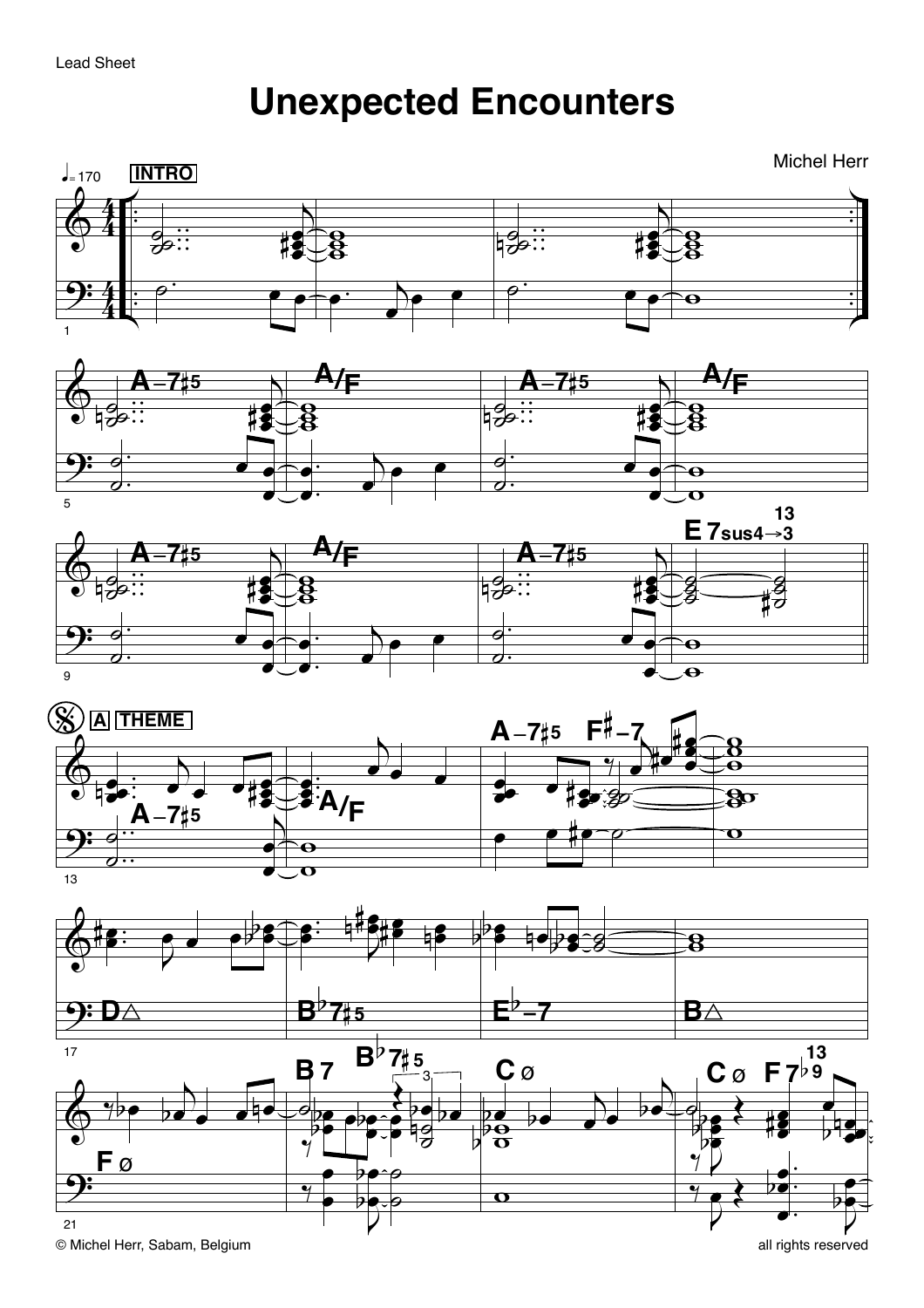Unexpected Encounters (LS)



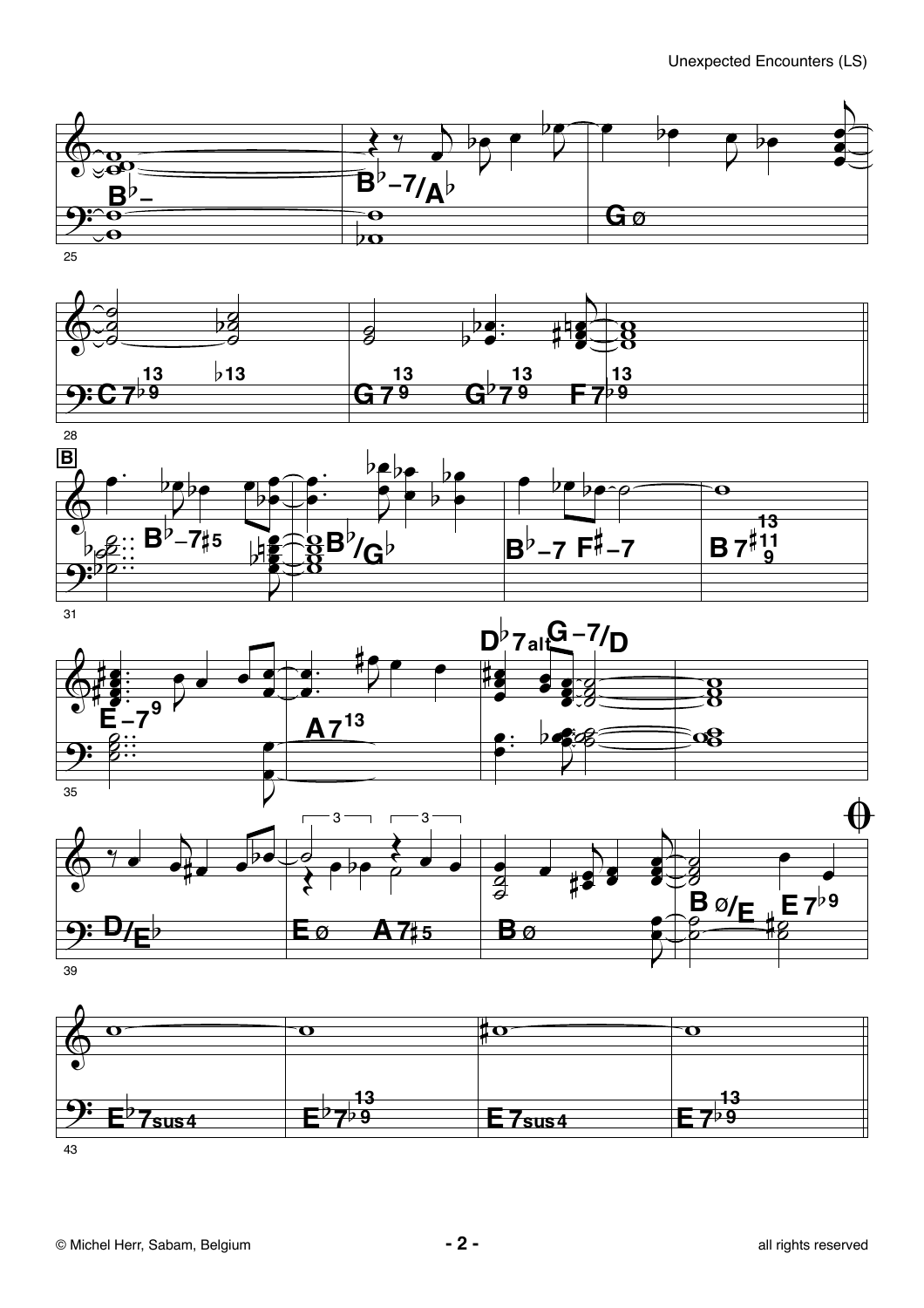